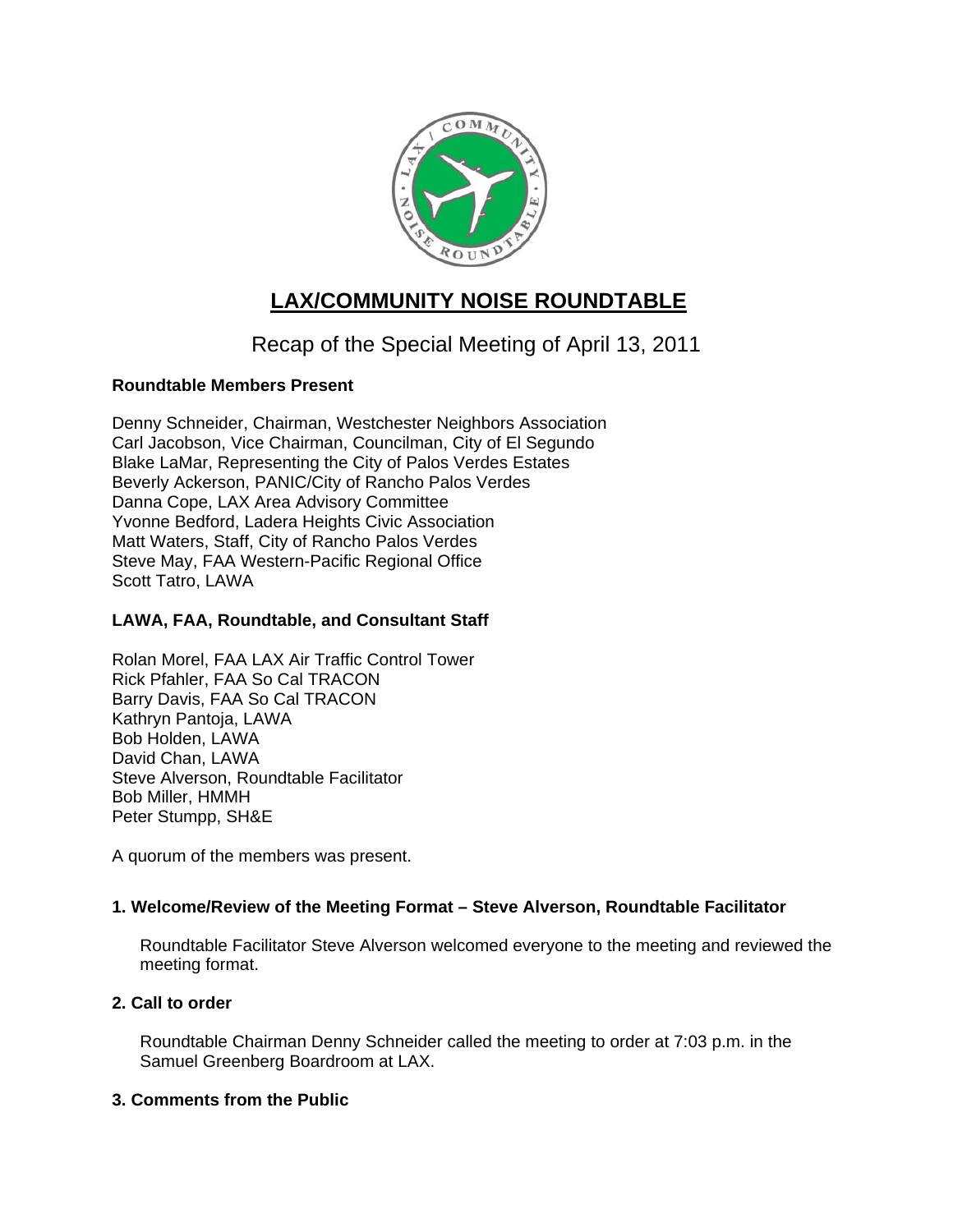Chairman Denny Schneider opened the public comment portion of the meeting. Chairman Schneider acknowledged that Brian Bergman, the Mayor of the City of La Habra Heights, and La Habra Heights resident Sam Andreano would be providing comments on the next agenda item after a LAWA staff presentation. As there were no other requests to make public comment, the public comment period was closed.

## **4. Analysis of LAX Arrivals near La Habra Heights**

LAWA staff member David Chan presented an analysis of the altitude of the LAX arrivals in the vicinity of the City of La Habra Heights. The analysis compared one week of arrival data in January 2004 to one week of arrival data in January 2011. The analysis shows that aircraft are flying lower in the vicinity of La Habra Heights now than they were in 2004. At a distance of 20 nautical miles from the runway, arrivals on Runways 25L and 24R are an average of 617 feet and 1,101 feet lower, respectively. The change in the altitude of the aircraft appears to have resulted from the Federal Aviation Administration's implementation of the Continuous Descent Approach (CDA) at LAX.

The Mayor of the City of La Habra Heights, Brian Bergman, described the City as relatively quiet due to the lack of commercial uses and the area is away from major freeways. With a quiet ambient background, the noise from aircraft arriving at LAX is noticeable and has been for many years. Mayor Bergman requested that the noise be moved to the north over the City of Industry where there are less than 1,000 residents and fewer noise sensitive land uses.

Steve May from the FAA's Western Regional Office introduced Barry Davis and Rick Pfahler who are from the FAA's Southern California TRACON. Barry Davis explained that CDAs are a part of the Next Generation (NextGen) air traffic system and they are designed to reduce noise and air emissions by providing a stabilized approach at a constant speed with the aircraft in a clean configuration (i.e., no flaps, speed brakes, or landing gear deployed) until approximately 7-10 nautical miles from the runway end.

Rick Pfahler then gave a presentation on the air traffic activity in the vicinity of the City of La Habra Heights. He showed a single day of aircraft flight tracks over the LA Basin, which covers the entire map. He focused in on the area of La Habra Heights and showed that in addition to the LAX arrivals, there are aircraft transiting between John Wayne, Long Beach, and Ontario International Airports. He then presented slides of flight tracks color coded by altitude that confirm a slight reduction in aircraft altitudes has occurred for the LAX arrivals. He explained that all of the flight corridors are dependent on each other. Therefore, one flight corridor cannot be moved without affecting another or the people who live under them.

La Habra Heights resident Sam Andreano described discussions he had with John Paul Clarke regarding CDAs. He explained that Dr. Clarke said that CDAs have worked well in locations with low traffic volumes and similar aircraft approach speeds and that aircraft on CDAs cannot come in on a 3-degree approach slope. Mayor Bergman added that the CDA at LAX has resulted in a considerable increase in aircraft noise in La Habra Heights, which is at an elevation of 800 feet.

Rick Pfahler explained that the speeds of arriving aircraft are set at 280 knots for all aircraft, so the approach speeds into LAX are very consistent. Mr. Pfahler added that aircraft are required to intercept the 3-degree glide slope.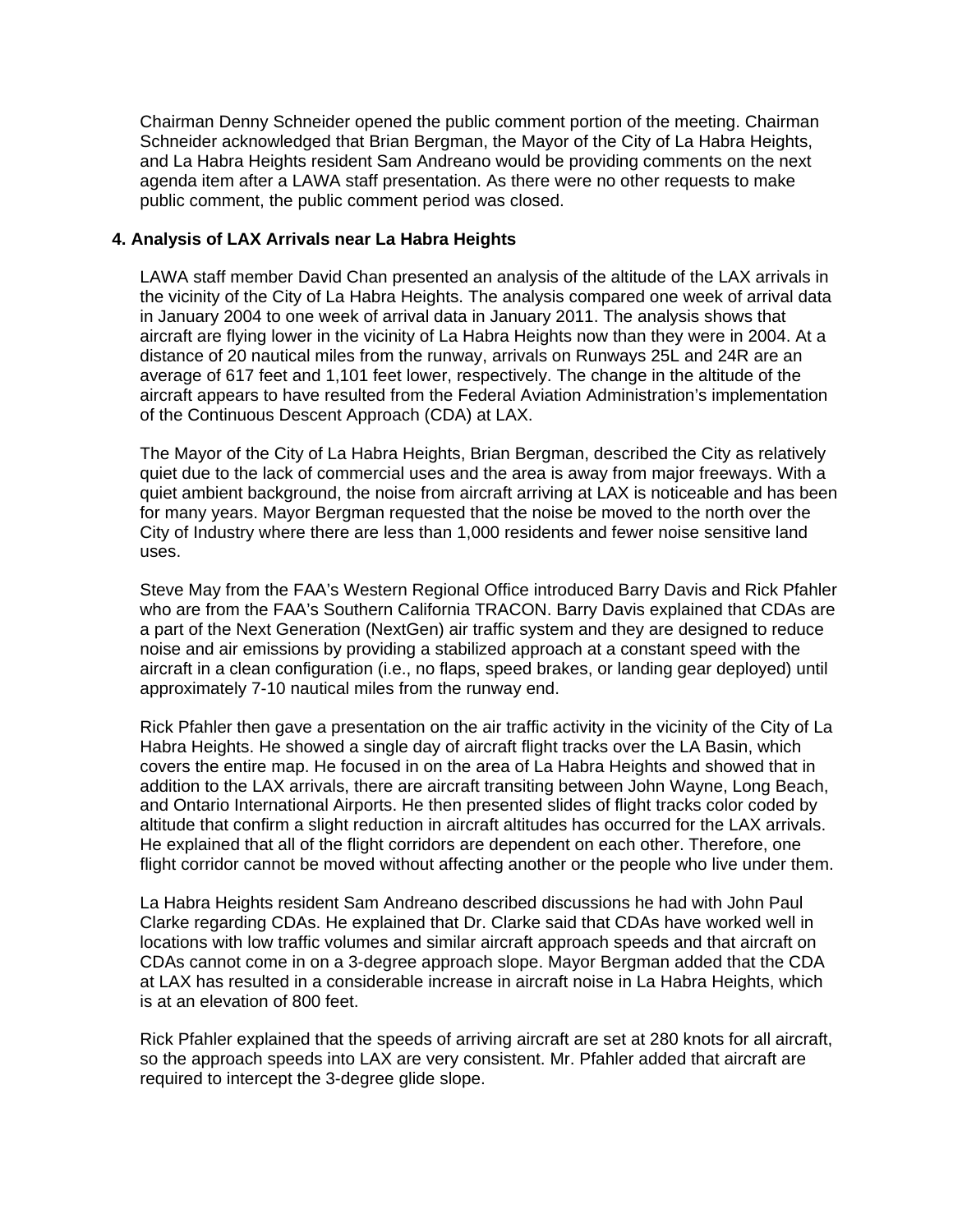Steve May mentioned that the upcoming Metroplex Study would be the appropriate forum to explore changes in the airspace system and that Roundtable Members and the interested public should participate in the public meetings.

After discussing the issue of aircraft flying at a lower altitude since the FAA implemented the CDA at LAX, Chairman Schneider recommended that the Roundtable add a new item to the Work Program to monitor the CDA arrivals and to work with the FAA to find ways to address this issue. Danna Cope moved and Beverly Ackerson seconded the adoption of the Chairman's recommendation. The motion passed unanimously.

## **5. Work Program Item A2 – East Departures between 12AM and 6:30 AM during Over-Ocean or West Ops**

## **Update on LAX Part 161 Study**

LAWA staff member Scott Tatro provided an overview of the timeline of the Part 161 Study, which began in 2005 and has had starts and stops due to, among other issues, the need for an updated aircraft operations and fleet mix forecast from other related LAWA studies. Scott indicated that the contract for this study was about to expire and has now been extended by the Board for two years. Scott introduced HMMH's Part 161 Project Manager, Bob Miller, who provided a review of the Part 161 work completed to date as well as a description of what will be occurring on the project in the coming months. Scott also introduced Peter Stumpp from SH&E, who is responsible for the benefit-cost analysis portion of the Study.

Bob Miller explained that the most important next step is to obtain the forecast aircraft operations and aircraft fleet mix so that he can prepare the required future-year noise contour. Preliminary analysis of the earlier noise contours indicates that there are small, but measurable benefits from prohibiting east departures from 12 am to 6:30 am during overocean operations. The study will need to show that benefits of the prohibition outweigh the costs. Issues such as sleep disturbance and environmental justice will be examined.

#### **Update on Non-Conforming East Departure Documentation**

David Chan gave a report on a related, but separate item. He explained that the Roundtable had sought a written response from aircraft operators who depart to the east during overocean operations. Mr. Chan said that LAWA staff had received permission from the City Attorney to send aircraft operators a letter requesting that they fill out a form describing why the deviation had occurred along with other pertinent information (e.g., name of the pilot, aircraft type, winds, etc.) on a voluntary basis. Vice Chair Jacobson asked how frequently will LAWA be sending the letters. Mr. Chan responded that he is thinking about sending the letters every two weeks and that the frequency will vary depending on work load. Chairman Schneider doubted that LAWA will receive many responses from the carriers since this is a voluntary measure. Mr. Chan indicated that the City Attorney advised staff to first pursue this effort on a voluntary basis. If that doesn't work, then the Attorney will look into the possibility of having the airlines fill out the form on a mandatory basis.

Mr. Chan mentioned that this procedure is similar to the Early Turn Notification Program wherein LAWA sends letters to aircraft operators requesting an explanation of why the early turn occurred. Chairman Schenider inquired on the response rate of the early turn program. LAWA staff member Kathryn Pantoja explained that LAWA does receive some responses from Air Carriers as well as GA operators to the early turn letters.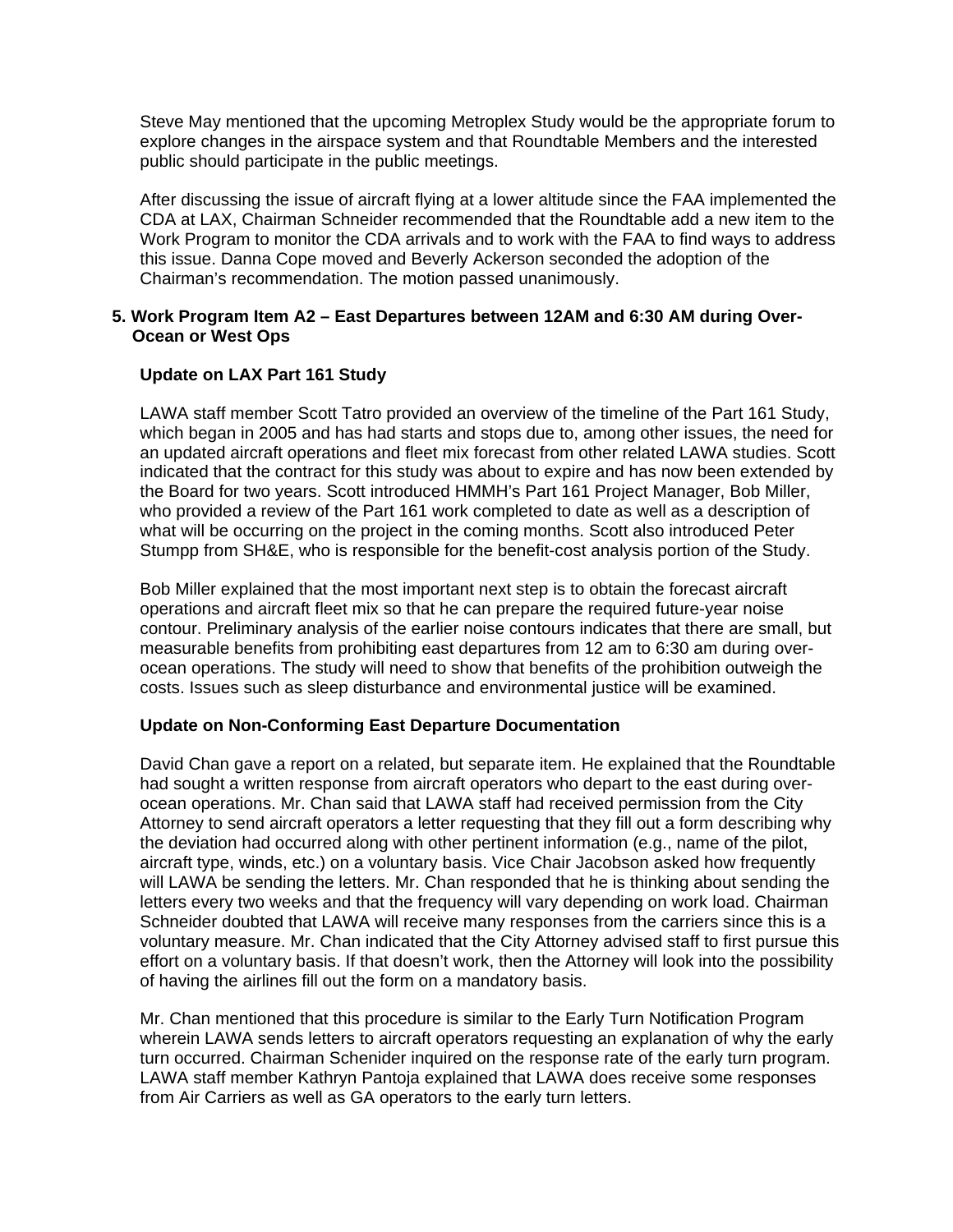## **6. Aviation Noise News Update**

Steve Alverson provided a rundown of the following aviation noise news updates:

## **House Passes FAA Reauthorization Bill**

- On April 1, 2011 the House passed a Four-Year Reauthorization Bill (HR 658) by a vote of 223-196
	- The Bill includes cutting AIP funding to \$3 Billion per year rolling back funding to 2008 levels
	- Will retain the passenger facility charge (PFC) at \$4.50
	- Streamlines processes and provides funding for priority NextGen ATC modernization projects and sets deadlines for evaluating progress
	- The Senate and House versions of the bills are now in Conference Committee to resolve the differences between the two bills

Source[:http://www.aopa.org/advocacy/articles/2011/110401house\\_passes\\_four\\_year\\_faa\\_reauthoriz](http://www.aopa.org/advocacy/articles/2011/110401house_passes_four_year_faa_reauthorization_bill.html) [ation\\_bill.html](http://www.aopa.org/advocacy/articles/2011/110401house_passes_four_year_faa_reauthorization_bill.html)

## **Congress to LAWA, Consult with Communities on Development**

- HR 658 includes a "Sense of Congress" provision that suggests that LAWA should:
	- consult on a regular basis with representatives of the community surrounding LAX regarding:
		- (A) the ongoing operations of LAX; and
		- (B) plans to expand, modify, or realign LAX facilities
	- include in such consultations any organization, the membership of which includes at least 20 individuals who reside within 10 miles the airport, that notifies Los Angeles World Airports of its desire to be included in such consultations
- Representative Adam Schiff (D-CA) sponsored the amendment, which was supported by Representative Maxine Waters (D-CA)

Source: Airport Noise Report Volume 23, Number 11

#### **Concern over 'No Net Increase In Noise Levels'**

- The Senate's version of the FAA Reauthorization Bill included an ambiguous phrase proposed by Senator Marie Cantwell to streamline environmental approval of NextGen procedures
- Language would require FAA Administrator to issue a Categorical Exclusion for RNAV and RNP procedures when there is " . . . no net increase in noise levels . . ."
- FAA's Environmental Order 1050.1E does not address the phrase, nor does NEPA
- Senator Cantwell's office has not provided a definition of the phrase nor has GE Aviation who provided the language included in the bill

Source: Airport Noise Report Volume 23, Number 10

#### **Whitehouse Boost for Biofuels**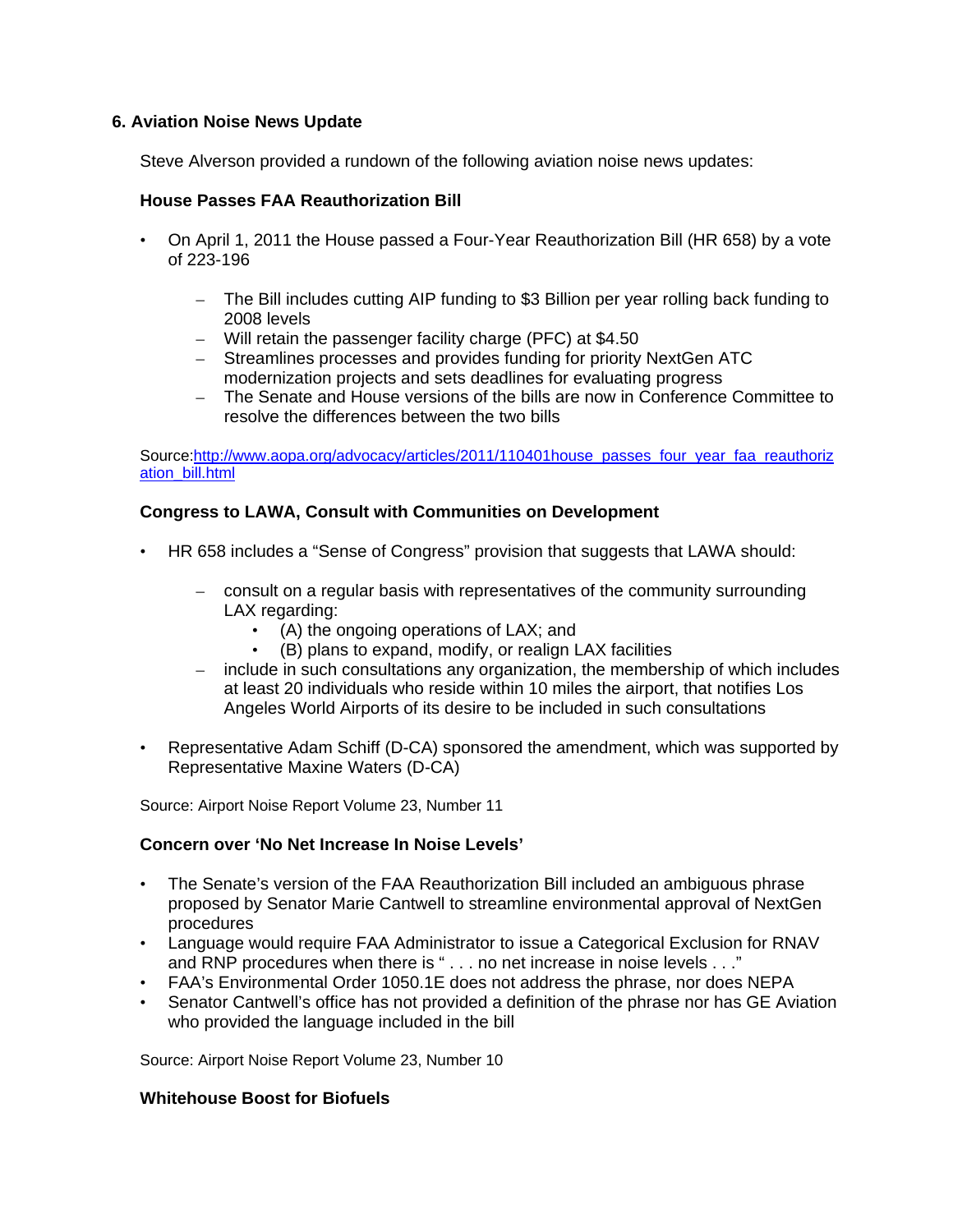- Aviation industry expects to benefit from plans for at least four commercial-scale biofuel refineries announced by the President
	- The Obama Administration announced the goal of breaking ground on the four refineries over the next two years
	- The Administration has set a goal of reducing U.S. oil imports by 33% by 2025
- The mandate will call for the U.S. Navy to work with departments of Energy and Agriculture and the private sector to develop advanced biofuels for the military and commercial aircraft
	- The biofuels will be derived from cellulosic feedstocks such as switchgrass and wood chips as well as other biomass sources that do not compete with food crops for land or water
	- Bio-jet fuel produced from camelina, jatropha, and other seed oils is expected to be approved by August, followed by green algae which is expected to be certified within the next two years

#### Source: [http://AviationWeek.com](http://aviationweek.com/)

## **Electric Engine Under Development**

- The first flight of the electric powered aircraft will be conducted at Centennial Airport this Spring
	- The Project has been deemed "The Green Flight Project"
	- "The development of an electric motor for aircraft use is a significant advancement in addressing environmental and economic challenges facing general aviation today. Finding a safe alternative in the face of declining low lead fuel production, as well as addressing air and noise pollution is critical to the future of general aviation." says Robert Olislagers, Exec. Director of Centennial Airport.
	- The aircraft used will be a Cessna 172 which is one of the most common aircraft types in the country
	- At normal altitudes, it will be a challenge to hear the airplane at all

Source: Airport Noise Report Volume 23, Number 8

#### **Boeing's 737 vs. Airbus' 320neo**

- The two competitors are scaling up future efforts to reduce operating costs and become more fuel efficient
- Boeings Commercial Airplanes President and Chief Exec. Jim Albaugh says, "Even after Airbus outfits its A320 Family with new, more efficient engines, Boeing's 737 will still be cheaper to operate."
	- The Executive goes on to say that "right now the Boeing 737, from an operating cost standpoint, is about 8% better than the Airbus product
	- This is after Boeing has stated that they will look to replace the 737 with a new aircraft design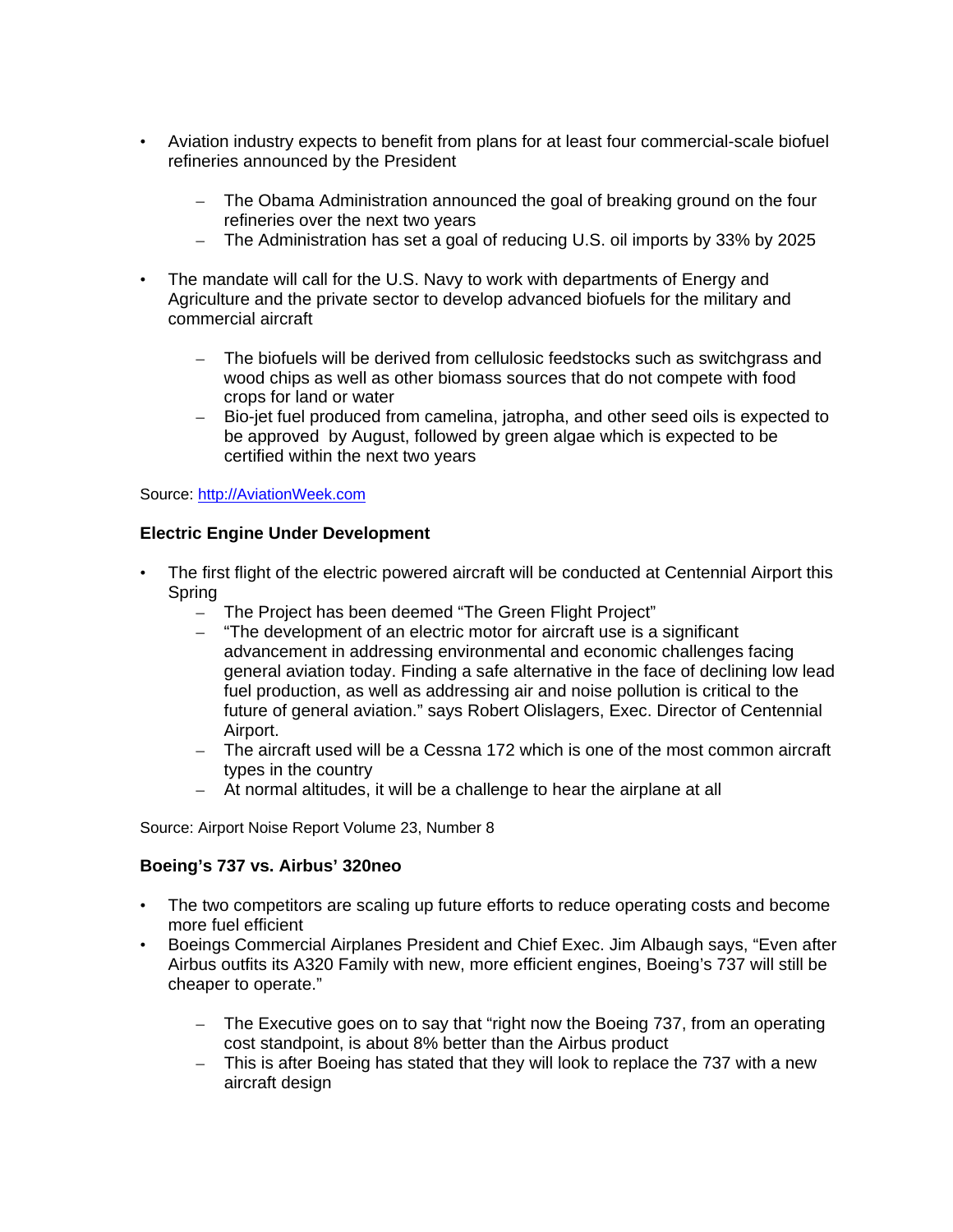- Airbus Americas President stated that Boeing will only be able to cut fuel use by 18% with a new aircraft, while the re-engined A320neo will cut fuel use by 15% with less risk and cost
- Airlines are looking for about a 20% Operating Cost Reduction in Future Narrow-Body Aircraft

Source: [http://blog.seattlepi.com/aerospace/2011/03/28/boeings-albaugh-737-will-cost-less-to](http://blog.seattlepi.com/aerospace/2011/03/28/boeings-albaugh-737-will-cost-less-to-operate-than-a320neo/)[operate-than-a320neo/](http://blog.seattlepi.com/aerospace/2011/03/28/boeings-albaugh-737-will-cost-less-to-operate-than-a320neo/)

# **High Oil Prices Slow Aviation Growth**

- Tensions around the Globe including the Middle East are raising the cost of jet fuel causing air fares to rise, and airline growth to slow
- Jet Fuel prices have hit there highest point since September 2008
- If U.S. Airlines contend with \$3.00 per gallon jet-fuel price for all of 2011, their fuel bill would increase \$15 Billion
- Annually, a 1 cent increase in a gallon costs U.S. airlines \$175 million; \$1 increase in a barrel costs them \$415 million
- As fuel prices increase, flights become less profitable so airlines also reduce capacity, and some carriers have already reported downward growth such as United Airlines

Source: [http://www.airlines.org/News/Letters/Pages/Oped\\_03-09-2011.aspx](http://www.airlines.org/News/Letters/Pages/Oped_03-09-2011.aspx)

# **ATL Still the World's Busiest Airport**

- The Hartsfield-Jackson Atlanta International Airport benefited from having two airlines hubs at its airport, including Delta and AirTran to remain the world's busiest airport in passenger traffic in 2010
- Knocking off London's Heathrow Airport for second and third were Beijing Capital International and Chicago's O'Hare International Airports
- LAX ranked 6<sup>th</sup> among International Airports just behind Tokyo International Airport with 58,915,100 total passengers as follows:
	- 1. Hartsfield-Jackson Atlanta International Airport
	- 2. Beijing Capital International Airport
	- 3. O'Hare International Airport
	- 4. London Heathrow International Airport
	- 5. Tokyo International Airport
	- 6. Los Angeles International Airport
	- 7. Paris Charles de Gaulle International Airport
	- 8. Dallas/Ft. Worth International Airport
	- 9. Frankfurt International Airport
	- 10. Denver International Airport

Source: [http://travel.usatoday.com/flights/story/2011/03/Atlanta-still-worlds-busiest-airport-Beijing](http://travel.usatoday.com/flights/story/2011/03/Atlanta-still-worlds-busiest-airport-Beijing-passes-Heathrow-as-No-2/44906120/1)[passes-Heathrow-as-No-2/44906120/1](http://travel.usatoday.com/flights/story/2011/03/Atlanta-still-worlds-busiest-airport-Beijing-passes-Heathrow-as-No-2/44906120/1) [http://en.wikipedia.org/wiki/World's\\_busiest\\_airports\\_by\\_passenger\\_traffic](http://en.wikipedia.org/wiki/World)

#### **Aircraft Contrails Stoke Warming**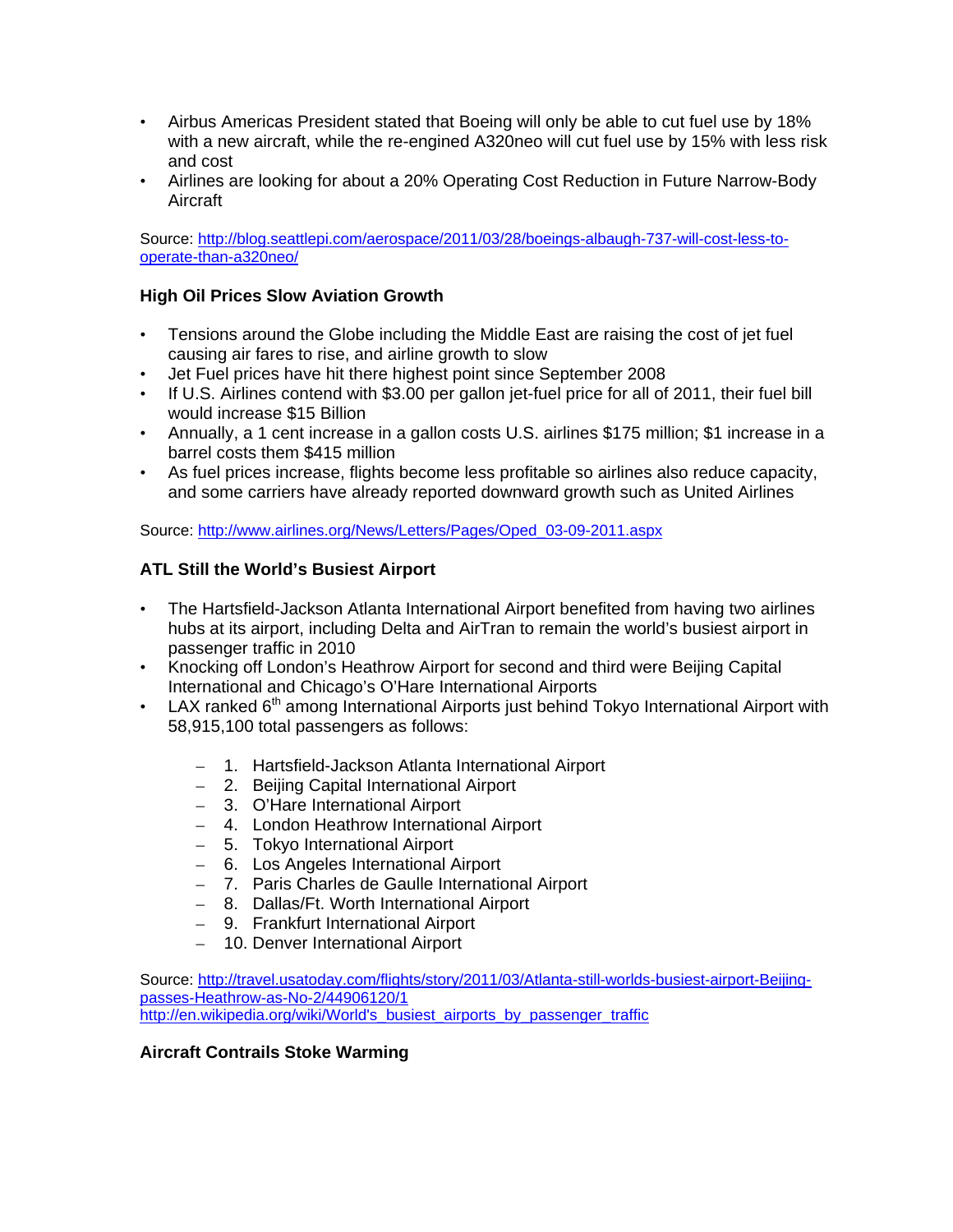- Aircraft condensation trails may be warming the planet on a normal day more than the CO2 emitted by all planes since the Wright Flyer in 1903
	- The report (Nature Climate Change) said that the contrails have big knock-on effects by adding to the formation of high altitude, heat-trapping cirrus clouds
	- The net warming effect at any one time is 31 milliwatts per square meter, more than the warming effect of accumulated CO2 from aviation of 28 milliwatts
	- The findings may lead to new ATC procedures directing aircraft away from areas of high moisture, or the development of engines that do not produce the vapor that current engines do

Source:<http://www.reuters.com/article/2011/03/29/us-climate-contrails-idUSTRE72S47O20110329>

#### **Whispertrack Creates Better Distribution of NAPs**

- Whispertrack is a new service to airports for better distribution of Noise Abatement Procedures (NAPs)
- The new technology will allow airports to create, centralize, manage, publish, print, and electronically distribute airport NAPs
	- Whispertrack is a year-old firm based in California
	- They are looking to distribute NAPs to pilots through relevant sources in flight planning such as instrument approach charts
- "Currently, airport NAPs are created and published in inconsistent formats and buried on individual airport websites. Imagine if instrument procedures were created and distributed in this fashion… The procedures would be unobtainable at any meaningful operational scale…This is the current state of NAPs and as a result flight crews and aircraft operators remain largely unaware of them." said Chris Snideman founder of **Whispertrack**

Source: Airport Noise Report Volume 23, Number 10

#### **7. Roundtable Member Discussion**

Member Cope suggested that the language of term limits in the recently approved Bylaws be clarified. After discussion, the item was tabled until a future update of the Bylaws.

Member LaMar requested that LAWA revise the recap for the regular meeting on March 9, 2011 to reflect that the aircraft noise events experienced by him and member Ackerson during east flow were unusual in nature and not a part of the normal procedures.

Chairman Schneider asked LAWA about the status of obtaining a copy of LAWA's Noise Inventory and Reuse Plan for the Roundtable's review. Scott Tatro explained that the document is still in draft form and is not ready for the public to review. LAWA staff member Bob Holden said that LAWA has not sold any land that was acquired with noise funds.

## **8. Review of Roundtable Action Items**

David Chan reviewed the action item from this evening's meeting, which was to add a new item to the Work Program to monitor the CDA arrivals and to work with the FAA to find ways to address the issue of aircraft flying lower than before.